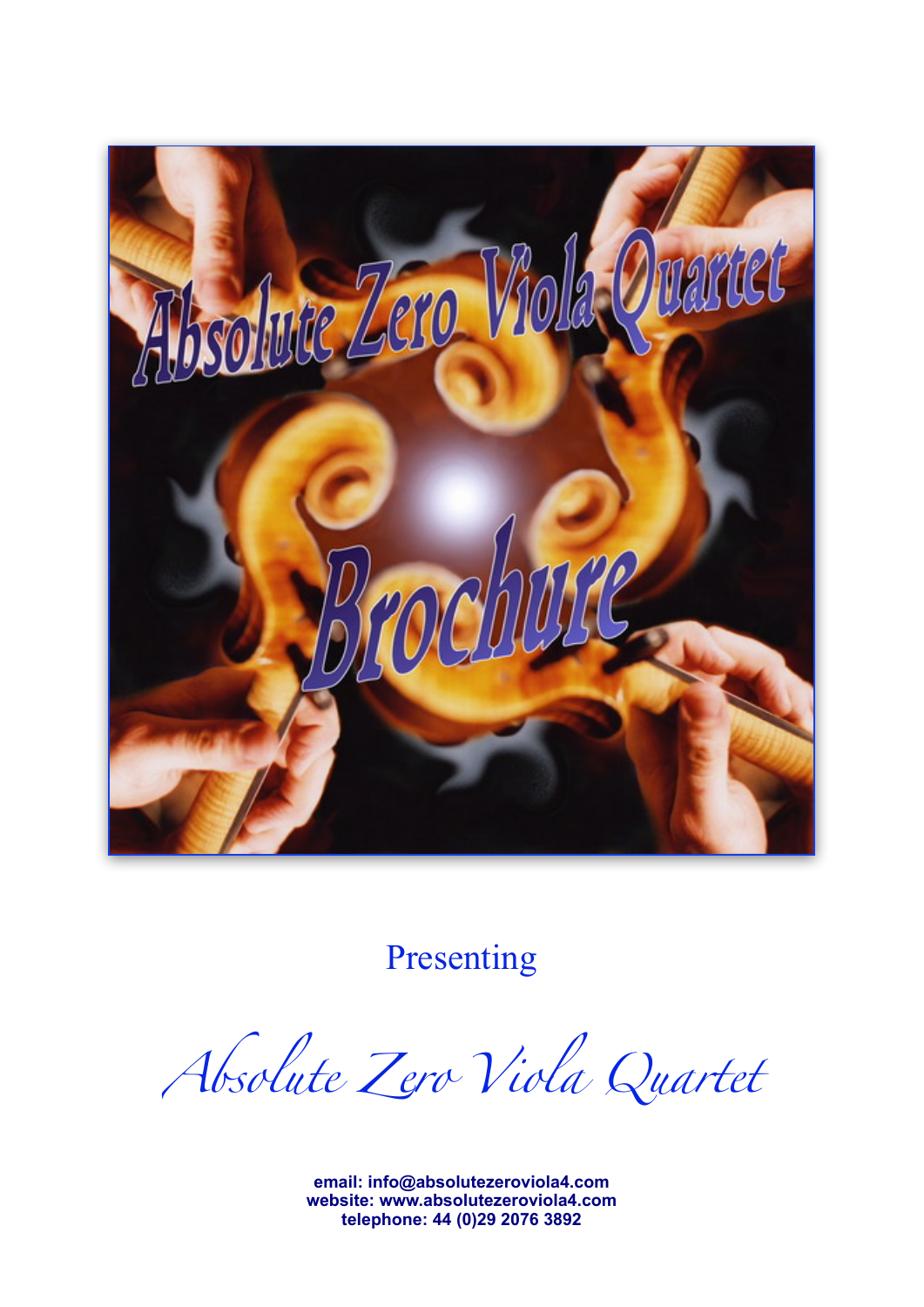

## What are they?

This is not just another string quartet: None of them are young, dyed blonde, or particularly slim, and they *never* pout at their audiences, nor (you will be happy to hear) do they wear revealing garments. However, most importantly, *they all play the viola*! Viola quartets are considerably rarer animals.

**Absolute Zero Viola Quartet** have been playing as a group since 1995, and in that time have amassed an impressive library of viola quartet repertoire, embracing a wide and eclectic range of genre, guaranteed to delight any audience, be they first-timers or seasoned veteran concert attendees.





# Who are they?

**Richard Crabtree** is a confirmed and incurable violaholic. His early career was spent with several of the great British orchestras and ensembles. Also, as a soloist he has recorded for BBC Radio 3, 4, BBC TV, ITV, Channel 4, Classic FM and Greek RTA. He teaches at Bristol University and is on the faculty of Bath and Goldsmiths Universities, coached and given master classes in Korea, Spain, Italy and France. He plays on a fine 18th century Viola by Nathanial Cross, London, Fecit 1731. In his free time he likes playing the viola – says it all, really.

#### BBBBBBBBBBBBBBBBBB

**Cecily Howick** Cecily studied at the Royal College of Music, London, at the same time as Ross, and frequently met him over the years when she regularly freelanced with the BBC National Orchestra of Wales. She had previously held posts in the Bournemouth Orchestra and BBC Concert Orchestra before moving to the idyllic Malvern hills to continue her work as freelance violist and teacher. Cecily enjoys rehearsing with the group, particularly the coffee breaks and a chance to catch up with her colleagues; comparing notes (not always musical ones), and generally putting the world to rights. Traditionally, much rehearsal time is devoted to putting the world to rights - it really should be taught as a speciality subject at music college.





### BBBBBBBBBBBBBBBBBB

**Rachel Wilkes** studied at Trinity College, London, with the ubiquitous Richard Crabtree. Then, returning to her beloved Bristol, she worked with various UK orchestras, including the BBC National Orchestra of Wales (where she first met Ross Cohen), Bournemouth Sinfonietta, and the English String Orchestra. She has also participated in numerous recordings for TV, and a season in Les Miserables at the Bristol Hippodrome. As she has a natural immunity to viola jokes, it makes her the perfect player for Absolute Zero Viola Quartet.

#### BBBBBBBBBBBBBBBBBB

**Ross Cohen** trained at the Royal College of Music, winner of the famous Cobbett Prize for chamber music composition, used to be in a professional string quartet, joined the Hallé Orchestra, eventually defecting to BBC Wales in the early eighties. For a while he was Principal viola of The Welsh Sinfonia but, putting all that behind him, he now plays viola quartets for a living. He thinks conductors and flatpacks are the work of the Satan.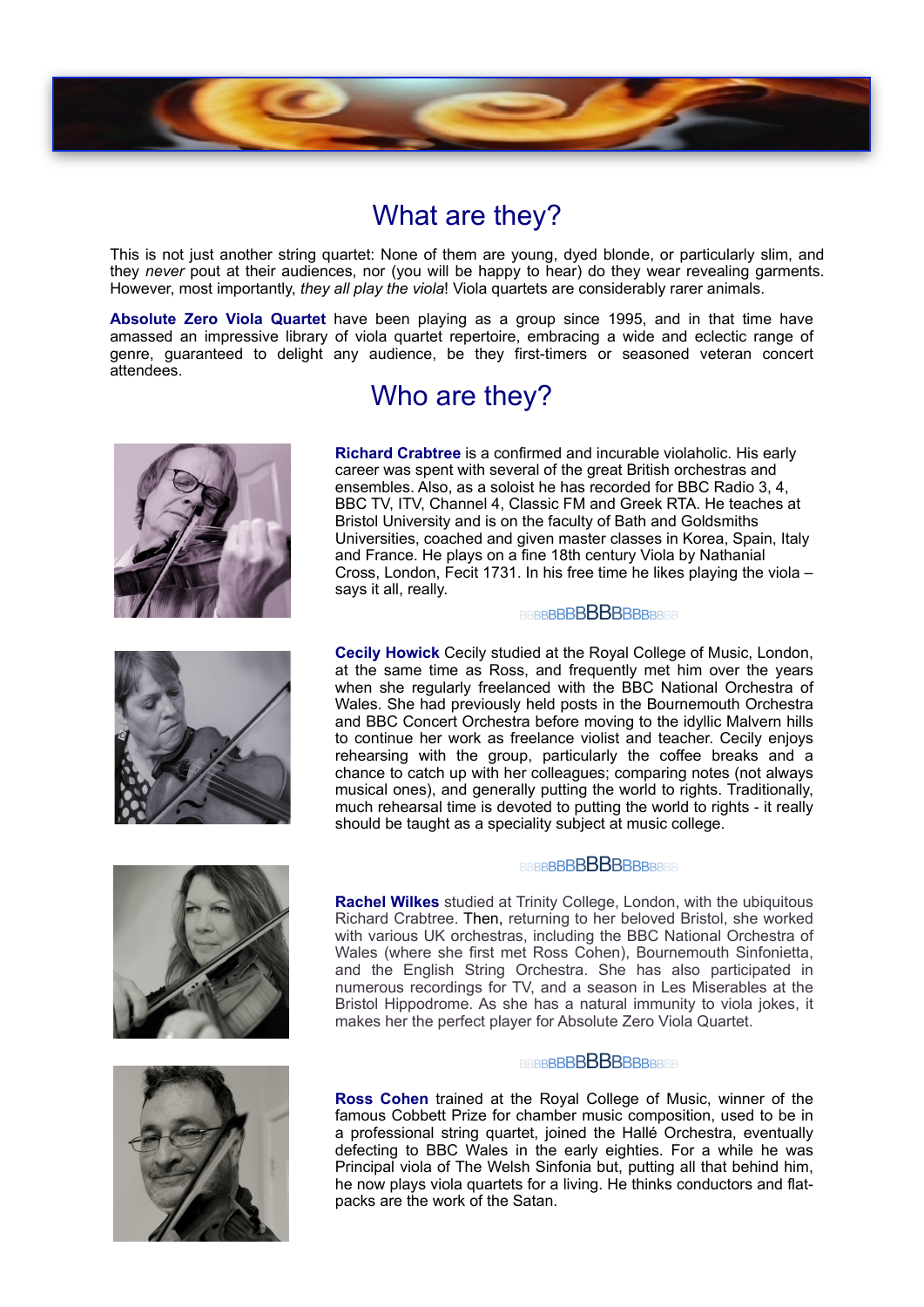

### What sort of music can you expect to hear?

Here is our current repertoire list, yet it continues to expand both in size and range of genre as we pursue our commitment to the viola ensemble and its repertoire. As you browse through we guarantee you will be pleasantly surprised.

| <u>Composer</u>                 | <b>Title</b>                                                                                                                                                                                                                                                                                                                                                                                                                                                                                                                               | <b>Approximate timings</b>                                                                                                                                                       |
|---------------------------------|--------------------------------------------------------------------------------------------------------------------------------------------------------------------------------------------------------------------------------------------------------------------------------------------------------------------------------------------------------------------------------------------------------------------------------------------------------------------------------------------------------------------------------------------|----------------------------------------------------------------------------------------------------------------------------------------------------------------------------------|
| Zequinha Abreu 1880-1935        | Tico-tico no fubá                                                                                                                                                                                                                                                                                                                                                                                                                                                                                                                          | 3'20''                                                                                                                                                                           |
| Tomaso Albinoni 1671-1751       | Sinfonia in D (3 movements)                                                                                                                                                                                                                                                                                                                                                                                                                                                                                                                | 9'00"                                                                                                                                                                            |
| Emanuel Adriaenssen 1554-1624   | Alamande for viola ensemble                                                                                                                                                                                                                                                                                                                                                                                                                                                                                                                | 2'50''                                                                                                                                                                           |
| Constanzo Antegnati 1549-1624   | La Battera                                                                                                                                                                                                                                                                                                                                                                                                                                                                                                                                 | 3'00"                                                                                                                                                                            |
| Carl P. E. Bach 1714-1788       | Quartet in A minor                                                                                                                                                                                                                                                                                                                                                                                                                                                                                                                         | 5'20"                                                                                                                                                                            |
| Johann Sebastian Bach 1685-1750 | Alla Duodecima<br>Andante<br>Contrapunctus<br>Cum Sancto Spiritu<br>Minuet and Badinerie<br>Gigue for viola quartet<br>Prelude Adagio<br>Prelude and Fugue in C minor<br>Quartet Sonata<br>Three Fantasias for viola quartet                                                                                                                                                                                                                                                                                                               | 4'10''<br>4'55"<br>4'00"<br>5'20"<br>3'00"<br>4'50"<br>3'30''<br>4'00"<br>5'50"<br>12'00"                                                                                        |
| Bálint Bakfark 1507-1576        | Two Fantasias for viola ensemble                                                                                                                                                                                                                                                                                                                                                                                                                                                                                                           | 19'30"                                                                                                                                                                           |
| Simon Bainbridge 1952           | <b>Birthday Fragment</b>                                                                                                                                                                                                                                                                                                                                                                                                                                                                                                                   | 3'00"                                                                                                                                                                            |
| Adriano Banchieri 1568-1634     | La Feliciana                                                                                                                                                                                                                                                                                                                                                                                                                                                                                                                               | 2'30''                                                                                                                                                                           |
| Béla Bartók 1881-1945           | 15 Hungarian Peasant Songs<br>The Village Dance                                                                                                                                                                                                                                                                                                                                                                                                                                                                                            | 14'30"<br>9'00"                                                                                                                                                                  |
| Ludwig van Beethoven 1770-1827  | Allegretto from Symphony No.7<br><b>Arietta Variations</b><br><b>Boogie</b><br>Coriolan Overture<br>Finale from the 9th Symphony<br>Für Elise for viola quartet<br>Für Elise (plus) for viola quartet<br>Irish Album (10 songs)<br>My Baby Sleeps<br><b>Prometheus Overture</b><br>Quartet Op. 111<br>Rondo (from piano concerto No.1)<br>Rondo a Capriccio<br>Satz für Bratschenguartett<br>Scottish Album (10 songs)<br>Serenade for viola quartet (7 mvts.)<br>Symphony No.5<br>Variations (from 9th Symphony)<br>Viola Quartet Opus 54 | 7'30"<br>18'00"<br>2'23"<br>8'00"<br>24'00"<br>2'30"<br>4'00"<br>25'00"<br>5'30"<br>4'50"<br>8'45"<br>9'10"<br>7'20''<br>3'30"<br>22'00"<br>30'00"<br>33'45"<br>13'05"<br>11'05" |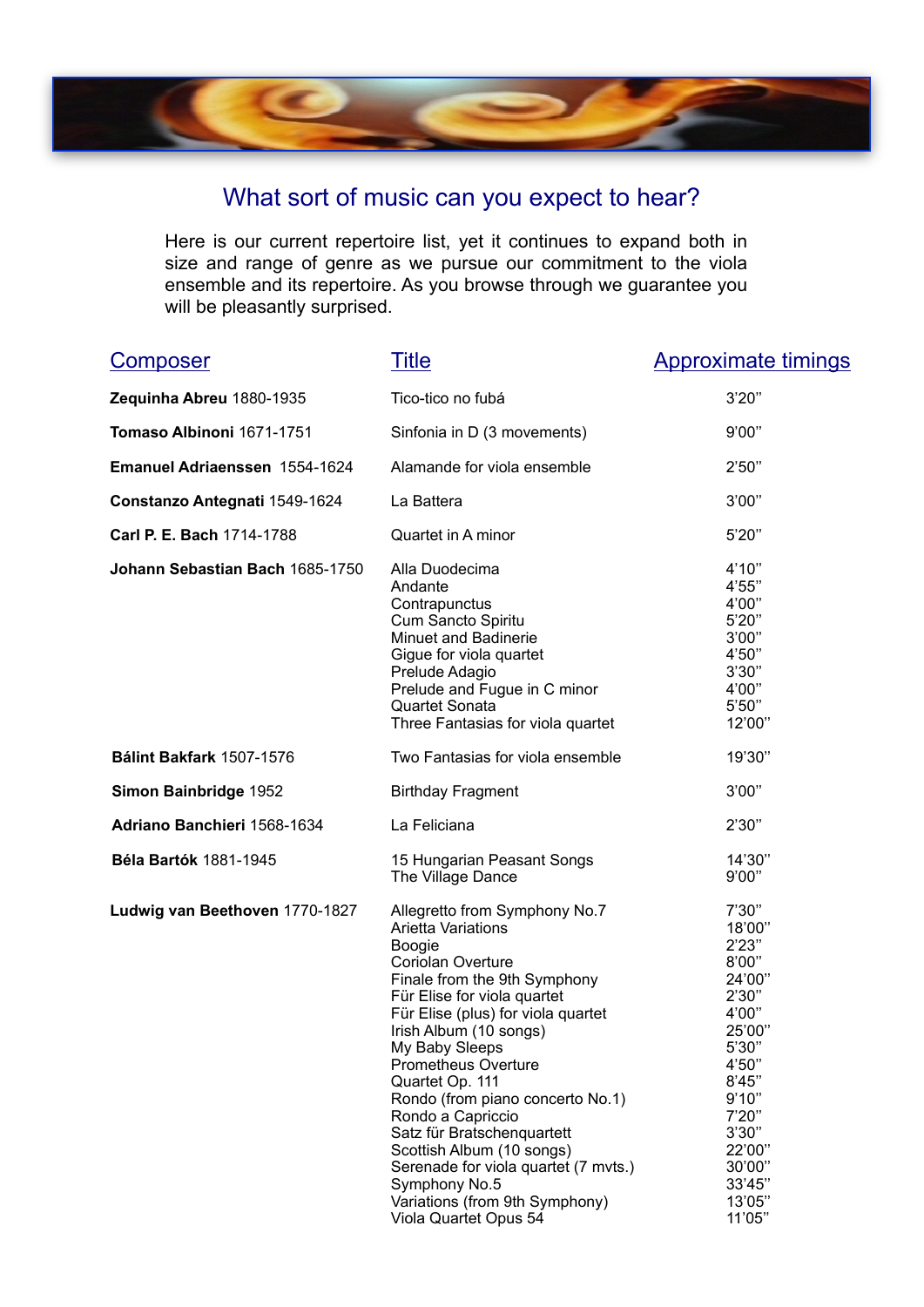| <b>John Bennet 1575-1614</b>                                              | Madrigal                                                                                                                                                                                                               | 2'40''                                                           |
|---------------------------------------------------------------------------|------------------------------------------------------------------------------------------------------------------------------------------------------------------------------------------------------------------------|------------------------------------------------------------------|
| Hector Berlioz 1803-1869                                                  | Fugue à trois Sujets<br>Hungarian March<br>Hymn pour l'élévation<br>Les Nuits D'ete (6 movements)<br>Reverie et Caprice                                                                                                | 4'45"<br>5'00"<br>4'20"<br>30'00"<br>8'10''                      |
| Heinrich Ignaz Biber 1644-1704                                            | Harmonia Artificia - Ariosa                                                                                                                                                                                            | 17'00"                                                           |
| Georges Bizet 1838-1875                                                   | Cavatina for viola quartet<br>La Fleur que tu m'avais jetée<br>L'Arlésienne (4 movements)<br>Menuetto                                                                                                                  | 9'00"<br>3'30''<br>17'40"<br>3'30"                               |
| Luigi Boccherini 1743-1805                                                | Sonatina (3 movements)                                                                                                                                                                                                 | 10'20"                                                           |
| Mélanie Bonis 1858-1937                                                   | Pensées d'Automne                                                                                                                                                                                                      | 4'20"                                                            |
| Alexander Borodin 1833-1887                                               | Nocturne<br>Polka for viola quartet                                                                                                                                                                                    | 7'20"<br>2'30''                                                  |
| "Lili" Boulanger 1893-1918                                                | Deux Morceaux pour quatuor d'altos                                                                                                                                                                                     | 6'00"                                                            |
| Edwin York Bowen 1884-1961                                                | <b>Fantasie for Four Violas</b>                                                                                                                                                                                        | 10'30"                                                           |
| William Boyce 1711-1779                                                   | Introduction and Allegro                                                                                                                                                                                               | 4'00"                                                            |
| Johannes Brahms 1833-1897                                                 | Adagio from 2 <sup>nd</sup> Symphony<br>Appassionata Op. 120<br>Finale from the First symphony<br>Four Hungarian Dances<br>Poco Allegretto (from 3rd Symphony)<br>Quartet in A Minor<br>Variations on a theme by Haydn | 7'30"<br>5'40''<br>16'30"<br>10'00"<br>6'10''<br>5'50"<br>18'30" |
| Thomas Brewer 1611-1660                                                   | Pavin for four violas                                                                                                                                                                                                  | 3'45''                                                           |
| <b>Frank Bridge 1899-1903</b>                                             | <b>Cradle Song</b><br>Kol Nidrei<br>Moro Perpetuo<br>Romanze<br>Suite four viola quartet (3 movements)                                                                                                                 | 2'30"<br>8'05"<br>1'46"<br>7'00"<br>12'00"                       |
| Max Bruch 1838-1920                                                       | Adagio on a Celtic Melody<br>Romanze for viola quartet<br>Quartet Concerto (3 movements)                                                                                                                               | 8'00"<br>7'00"<br>19'00"                                         |
| Anton Bruckner 1824-1896                                                  | Fantasie for viola quartet<br>March (from 4th Symphony)<br>Prelude in D minor                                                                                                                                          | 7'10''<br>17'00"<br>1'15"                                        |
| Benedikt Brydern 1966                                                     | <b>Pedestrian Crossing</b>                                                                                                                                                                                             | 5'00"                                                            |
| avid Burndrett 1978                                                       | Tasty Tango for Viola Quartet                                                                                                                                                                                          | 2'20"                                                            |
| George Butterworth 1885-1916                                              | The Banks of Green Willow                                                                                                                                                                                              | 6'00''                                                           |
| Dietrich Buxtehude 1637-1639                                              | Passacaglia for four violas                                                                                                                                                                                            | 7'00"                                                            |
| <b>William Byrd 1540-1620</b>                                             | Suite for viola quartet (5 movements)                                                                                                                                                                                  | 30'00"                                                           |
| Girolamo Cavazzoni 1525-1577                                              | Canzoni                                                                                                                                                                                                                | 8'00"                                                            |
| Emmanuel Chabrier 1841-1894                                               | Baureé Fantasque<br>Danse Villageoise                                                                                                                                                                                  | 5'35"<br>5'10''                                                  |
| Marc-Antoine Charpentier 1643-1704 Concerto pour quatre parties de violes |                                                                                                                                                                                                                        | 13'00"                                                           |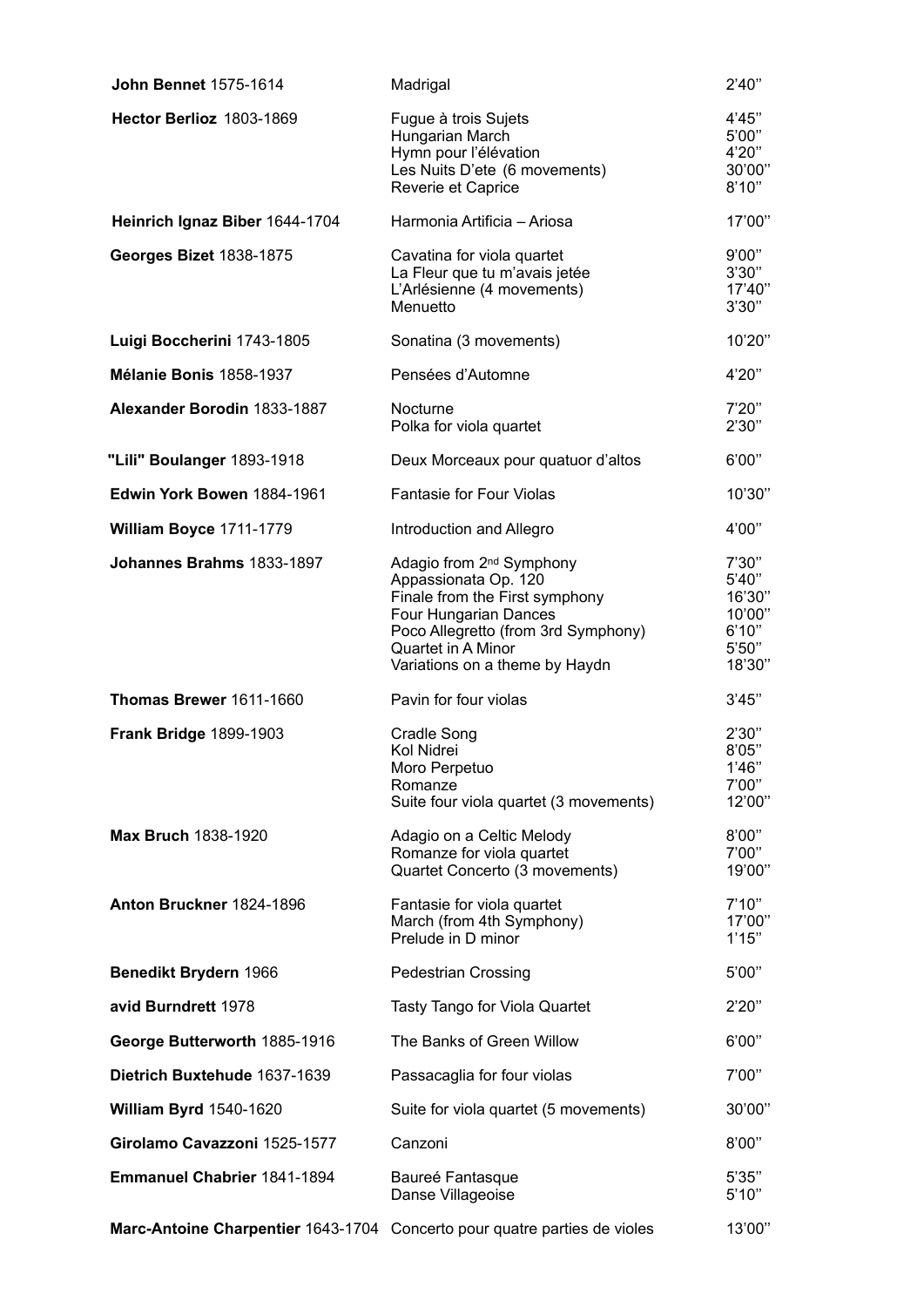|                                                 | Amédée-Ernest Chausson 1855-1899 Quelques Danses Op.26 (4 movements)                                                                                                                                                                                                                                                                                                                                                                                                                 | 15'30"                                                                                                                                                                                                 |
|-------------------------------------------------|--------------------------------------------------------------------------------------------------------------------------------------------------------------------------------------------------------------------------------------------------------------------------------------------------------------------------------------------------------------------------------------------------------------------------------------------------------------------------------------|--------------------------------------------------------------------------------------------------------------------------------------------------------------------------------------------------------|
| Luigi Cherubini 1760-1842                       | Ave Maria<br>Sonatina for viola quartet                                                                                                                                                                                                                                                                                                                                                                                                                                              | 5'00"<br>9'30"                                                                                                                                                                                         |
| Fryderyk Chopin 1810-1849                       | Fantasy<br>Polska                                                                                                                                                                                                                                                                                                                                                                                                                                                                    | 15'40"<br>7'00"                                                                                                                                                                                        |
| Arcangelo Corelli 1653-1713                     | Christmas Concerto (6 movements)<br>Four Concerti for Viola Quartet<br>La Follia for viola quartet                                                                                                                                                                                                                                                                                                                                                                                   | 15'00"<br>13'50"<br>12'00"                                                                                                                                                                             |
| François Couperin 1668-1733                     | Les Baricades Mystérieuses                                                                                                                                                                                                                                                                                                                                                                                                                                                           | 2'30''                                                                                                                                                                                                 |
| Jean Courtois fl.1530-45                        | Vire, vire jan                                                                                                                                                                                                                                                                                                                                                                                                                                                                       | 2'00"                                                                                                                                                                                                  |
| Claude-Achille Debussy 1862-1918                | Clair de Lune<br>Petite Suite (4 movements)<br>Prélude à l'après-midi d'un faune<br>Three Pieces for Viola Quartet                                                                                                                                                                                                                                                                                                                                                                   | 5'30"<br>13'40"<br>9'00"<br>9'30"                                                                                                                                                                      |
| Léo Delibes 1836-1891                           | Pizzicati for viola quartet                                                                                                                                                                                                                                                                                                                                                                                                                                                          | 2'00"                                                                                                                                                                                                  |
| Frederick Delius 1862-1834                      | Sonatina                                                                                                                                                                                                                                                                                                                                                                                                                                                                             | 12'15"                                                                                                                                                                                                 |
| Carl D. von Dittersdorf 1739-1799               | Noturno for four violas (3 movements)                                                                                                                                                                                                                                                                                                                                                                                                                                                | 13'00"                                                                                                                                                                                                 |
| John Dowland 1563-1626                          | In Darkness Let Me Dwell                                                                                                                                                                                                                                                                                                                                                                                                                                                             | 3'50''                                                                                                                                                                                                 |
| Antonín Dvořák 1841-1904                        | Capriccio<br>Dumka<br>Elegie<br>Largo, from the New World<br>Scherzo from the New World<br>Song to the Moon                                                                                                                                                                                                                                                                                                                                                                          | 3'00"<br>3'30'<br>3'45''<br>9'00"<br>8'00"<br>5'00"                                                                                                                                                    |
| <b>Edward Elgar 1857-1934</b>                   | Adagio (from 1st Symphony)<br>Five Pieces for viola quartet<br>"Nimrod" for viola quartet<br>Romance for bassoon and viola quartet<br>Three Charming Viola Quartets<br>Viola Quartet Concerto (4 movements)                                                                                                                                                                                                                                                                          | 10'30"<br>32'00"<br>3'00"<br>4'10''<br>9'00"<br>25'15"                                                                                                                                                 |
| Sancho Engaño 1922-1995<br>(associate composer) | The Art of Pizzicato (6 movements)<br>Bach for Oscar<br>Bach in the Dark<br>Beads for voice and viola quartet<br>Blues Suite (4 movements)<br>Dance Suite (5 movements)<br>El Rezo del Soldado<br>Fanfarria<br><b>Fugal Schmugal</b><br><b>Happy Classical Birthday</b><br>Heading for Home<br><b>Hello Sailor</b><br>Hurdy-Gurdy<br>Insomnio<br>My Baby Sleeps<br>Noche de Música<br>Polkadotty<br><b>Spanish Quartet</b><br>Tap Dance<br><b>Tricksy Pizzi</b><br><b>Two Canons</b> | 18'15"<br>2'10''<br>1'30''<br>12'15"<br>19'00<br>26'00"<br>4'10"<br>2'10''<br>5'00"<br>7'00"<br>7'00"<br>5'00"<br>2'10''<br>3'30''<br>5'30''<br>1'55"<br>3'30''<br>4'00"<br>2'20''<br>2'50''<br>14'35" |
| Manuel de Falla 1876-1946                       | Pièces Espagnoles (4 movements)                                                                                                                                                                                                                                                                                                                                                                                                                                                      | 16'40"                                                                                                                                                                                                 |
| Giles Farnaby 1563-1640                         | Four Pieces for viola quartet                                                                                                                                                                                                                                                                                                                                                                                                                                                        | 12'00"                                                                                                                                                                                                 |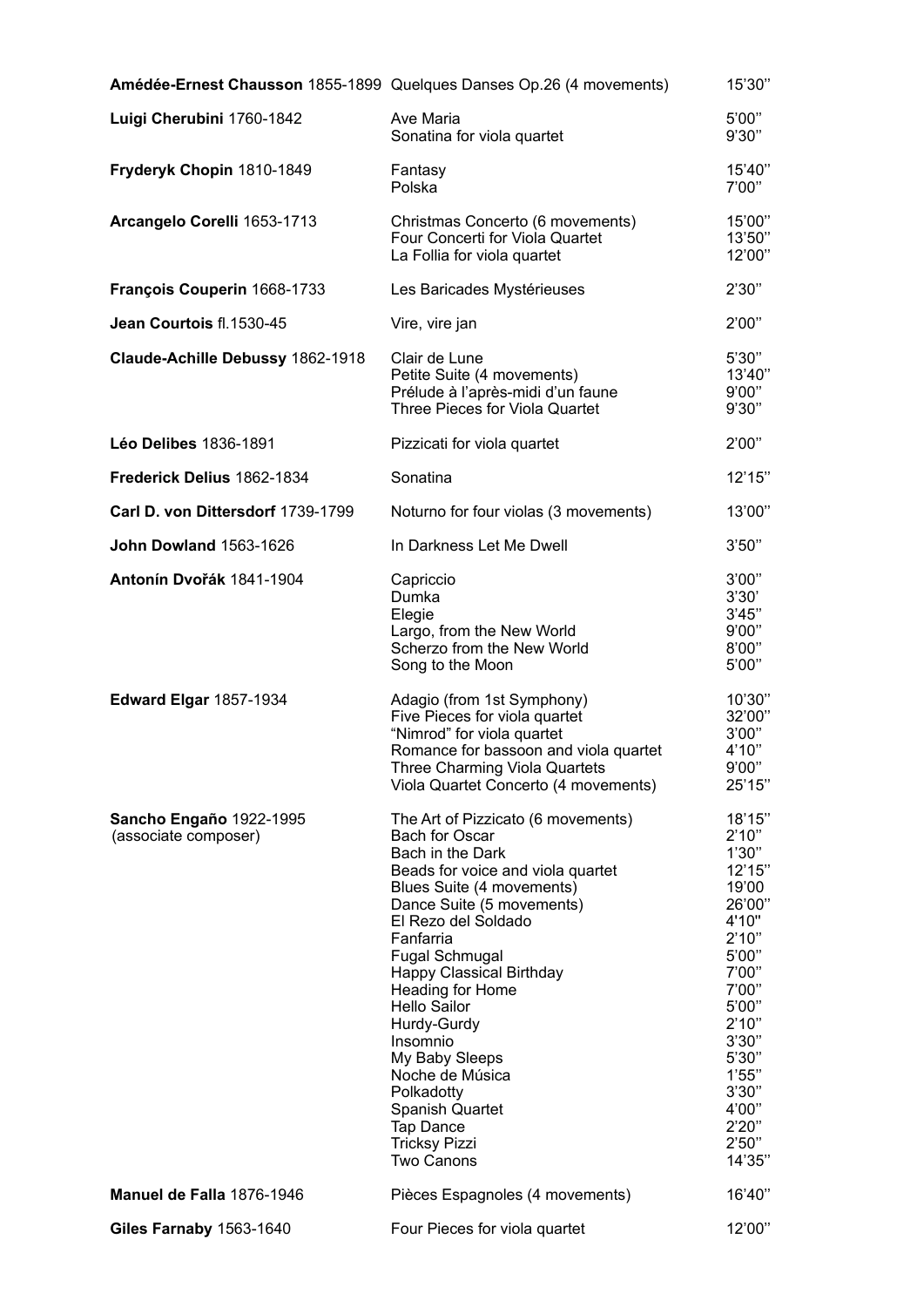| Johann Friedrich Fasch 1688-1758      | Sonatina for viola quartet (4 mvts.)                                                                                                                                               | 9'00"                                                 |
|---------------------------------------|------------------------------------------------------------------------------------------------------------------------------------------------------------------------------------|-------------------------------------------------------|
| Gabriel Fauré 1845-1924               | Fantasie for Viola Quartet (2 mvts.)<br>Four Pieces for Viola Quartet<br>Madrigal, Opus 35<br>Pavane<br>Requiem Quartet (7 movements)                                              | 5'00"<br>9'30"<br>4'00"<br>5'10"<br>33'00"            |
| César Franck 1822-1890                | Two Melodies for viola quartet                                                                                                                                                     | 5'40''                                                |
| Giovanni Gabrieli 1557-1612           | Sonata XXI<br>In Ecclesiis<br>Quattro Canzoni                                                                                                                                      | 4'15"<br>8'00"<br>11'50"                              |
| Claude Gervaise 1540-1560             | Pavane - La Venissiene                                                                                                                                                             | 4'00"                                                 |
| lexander Glazunov 1865-1936           | Theme and Variations                                                                                                                                                               | 9'30"                                                 |
| Mikhail Glinka 1804-1857              | Rondino Brillante<br>Ruslan and Ludmila Overture                                                                                                                                   | 6'15"<br>5'20"                                        |
| Christopher Gluck 1714-1787           | Pizzicato                                                                                                                                                                          | 1'00"                                                 |
| Louis Moreau Gottschalk 1829-1869     | Le Bananier                                                                                                                                                                        | 4'10''                                                |
| Charles Gounod 1818-1893              | Marche Pontificale<br>Two Romances for viola quartet                                                                                                                               | 3'00"<br>7'10''                                       |
| Enrique Granados 1896-1916            | Three Spanish Dances                                                                                                                                                               | 12'30"                                                |
| <b>Edvard Grieg 1843-1907</b>         | Four poetic tone pictures<br><b>Two Nordic Melodies</b>                                                                                                                            | 7'00"<br>12'00"                                       |
| <b>Stanley Grill</b>                  | Transfiguration (4 movements)                                                                                                                                                      |                                                       |
| Giovanni Battista Grillo 16th c.-1622 | Three Canzoni for viola ensemble                                                                                                                                                   | 12'00"                                                |
| Georg Friederic Handel 1695-1759      | Larghetto in F Major<br>Overture from Alexander's Feast<br>"Messiah" Concerto for four violas<br>Music for the Royal Fireworks (6 movements)<br>Saraband<br>Sinfonia (4 movements) | 5'00"<br>5'50"<br>15'45"<br>14'15"<br>7'20"<br>8'00"  |
| Joseph Haydn 732-1809                 | The Joke (from Op.33, No.2)<br>Largo (from Op.76, No.5)<br>Romance for Viola Quartet<br>Serenade<br>The Surprise Quartet (4 movements)<br>Viola Quartet in D major (3 movements)   | 3'30''<br>7'22"<br>4'30"<br>5'00"<br>25'00"<br>15'00" |
| <b>Gustav Holst 1874-1934</b>         | A Fugal Quartet<br>Jupiter<br>Suite for viola quartet (3 movements)                                                                                                                | 7'55"<br>8'15"<br>10'45"                              |
| Johann N. Hummel 1778-1837            | Potpourri for Viola Quartet                                                                                                                                                        | 20'20"                                                |
| <b>Irish Traditional</b>              | The Drunken Sailor<br>The Green Groves of Erin<br>A Hard Road to Travel<br>Rolling on the Ryegrass<br>Sheahan's Reel                                                               | 4'20"<br>3'10''<br>4'10''<br>4'20"<br>3'30"           |
| Leos Janácek 1854-1928                | <b>Zdenka Variations</b>                                                                                                                                                           | 9'10"                                                 |
| <b>Scott Joplin 1867-1917</b>         | Album for viola quartet (12 titles)<br>Ragtime Dance<br><b>Weeping Willow</b>                                                                                                      | 50'00"<br>3'31"<br>3'17''                             |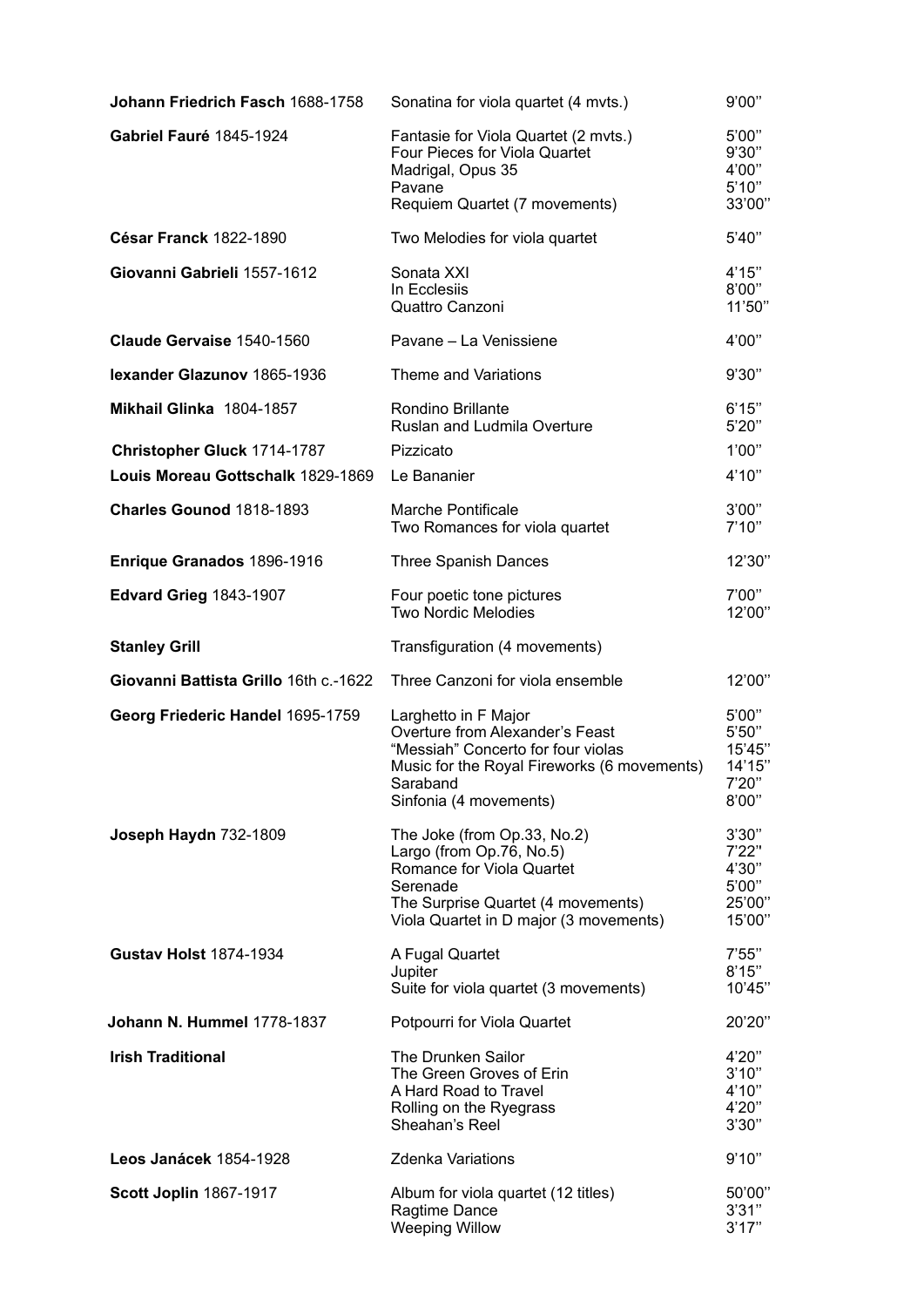|                          | Friedrich Kalkbrenner 1785-1849    | Rondo for Viola Quartet                                                                                                                                                                                                                                                                 | 8'15"                                                                                         |
|--------------------------|------------------------------------|-----------------------------------------------------------------------------------------------------------------------------------------------------------------------------------------------------------------------------------------------------------------------------------------|-----------------------------------------------------------------------------------------------|
|                          | Jerome Kern 1885-1945              | Selection for Viola Quartet (8 songs)                                                                                                                                                                                                                                                   | 20'00"                                                                                        |
|                          | Rodolphe Kreutzer 1766-1831        | Number Two (arr. Engaño)                                                                                                                                                                                                                                                                | 1'45"                                                                                         |
|                          | <b>Edouard Lalo 1823-1892</b>      | Guitare<br><b>Two Folk Melodies</b>                                                                                                                                                                                                                                                     | 3'20''<br>5'50"                                                                               |
|                          | Orlando di Lassus 1530-1594        | Matona mia cara<br>Pensieri di pace                                                                                                                                                                                                                                                     | 4'20"<br>4'40"                                                                                |
|                          | Jean-Marie Leclair 1697-1764       | Saraband and Tambourin                                                                                                                                                                                                                                                                  | 6'40''                                                                                        |
|                          | Franz Lehár 1870-1948              | Tambourin for viola quartet<br>Hungarian Fantasy                                                                                                                                                                                                                                        | 2'45"<br>7'40"                                                                                |
|                          | <b>Franz Liszt 1811-1886</b>       | Csárdás Macabre                                                                                                                                                                                                                                                                         | 8'00'                                                                                         |
|                          | Pietro Antonio Locatelli 1695-1764 | Sinfonia Funebre (5 movements)                                                                                                                                                                                                                                                          | 15'00"                                                                                        |
|                          | Patrick Loiseleur 1975             | Râga nº1 bis for viola quartet                                                                                                                                                                                                                                                          | 6'30''                                                                                        |
|                          | Hamish MacCunn 1868-1916           | Hornpipe for viola quartet                                                                                                                                                                                                                                                              | 2'00"                                                                                         |
|                          | Gustav Mahler 1860-1911            | Kindertotenlieder (5 movements)<br>Ländler (from First Symphony)<br>Trauermarsch                                                                                                                                                                                                        | 24'00"<br>8'40''<br>10'00"                                                                    |
|                          | <b>Marin Marais 1659-1728</b>      | Suite for viola quartet (5 movements)                                                                                                                                                                                                                                                   | 12'00"                                                                                        |
|                          | Florentio Maschera 1540-1584       | Canzona                                                                                                                                                                                                                                                                                 | 3'33"                                                                                         |
|                          | Jules Massenet 1842-1912           | Élégie for viola quartet<br><b>Meditation from Thaïs</b><br>Suite for viola quartet (4 movements)                                                                                                                                                                                       | 2'00"<br>4'44"<br>24'00"                                                                      |
|                          | Felix Mendelssohn 1809-1847        | Allegro, Chorale, and Fugue in D Minor<br>Fingal's Cave<br>March for Viola Quartet<br>Perpetuum Mobile<br>Rondo<br>Scherzo<br>Sinfonia in B flat major (3 movements)<br>Sinfonia in D major (3 movements)<br>Symphony No. 4 "The Italian" (4 mvts)<br>Viola Quartet in C minor (3 mvts) | 11'00"<br>11'00"<br>6'10''<br>3'00"<br>5'00"<br>5'00"<br>12'40"<br>10'45"<br>30'00"<br>26'00" |
|                          | F. Mendelssohn-Hensel 1805-1847    | Viola Quartet in G Minor (3 movements)                                                                                                                                                                                                                                                  | 10'20"                                                                                        |
|                          | Thomas Morley 1558-1602            | Canzonetta                                                                                                                                                                                                                                                                              | 2'45''                                                                                        |
|                          | Wolfgang A. Mozart 1756-1791       | Adagio in F Minor<br>Allegro Spiritoso<br>Fugue K.173<br>Overture to Don Giovanni<br>Romance K 466<br>Rondo Alla Turca<br>The Magic Flute Fantasy<br>Symphony Number 40 (4 movements)<br>Viola Quartet in C Major<br>Viola Quartet in C Minor                                           | 4'20"<br>4'30"<br>3'50''<br>5'45"<br>9'15"<br>3'45''<br>16'00"<br>50'00"<br>7'22"<br>8'15"    |
|                          | Modest P. Mussorgsky 1839-1881     | Pictures at an Exhibition<br>Souvenir D'Enfance<br>Three pieces for viola quartet                                                                                                                                                                                                       | 32'00"<br>4'10''<br>9'30"                                                                     |
| <b>Ulrich Nehls 1959</b> |                                    | <b>Slicky Slide Swing</b>                                                                                                                                                                                                                                                               | 3'00"                                                                                         |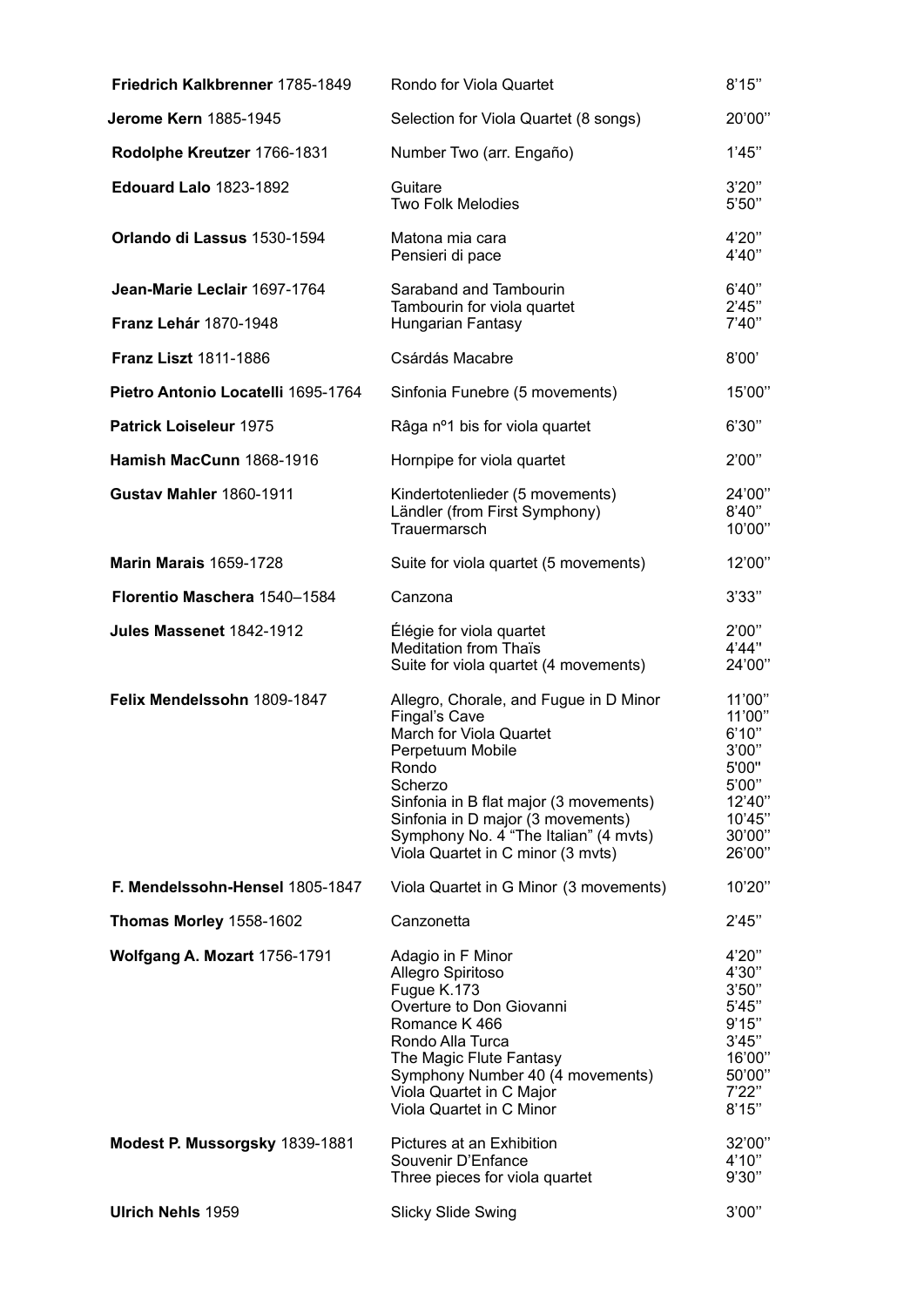| <b>Carl Nielsen 1865-1931</b>        | Romance<br>Six Miniatures for viola quartet<br><b>Three Melodies</b>                                            | 3'20''<br>9'00"<br>17'30"          |
|--------------------------------------|-----------------------------------------------------------------------------------------------------------------|------------------------------------|
| Ottokar Nováček 1866-1900            | Bulgarian Dances for viola quartet<br>(8 movements)                                                             | 11'00"                             |
| Johann Pachelbel 1653-1706           | Fantasia in C Minor<br>Fugue in D Minor<br>Gigue for four violas                                                | 2'15"<br>4'50"<br>2'00''           |
| Giovanni Palestrina 1525-1594        | Four pieces for viola ensemble                                                                                  | 15'00"                             |
| Niccolò Paganini 1782-1840           | La Campanella<br>Moto Perpetuo<br>Rondo                                                                         | 5'15''<br>5'30''<br>9'45"          |
| <b>Charles H. H. Parry 1848-1918</b> | Lady Radnor's Suite (6 movements)                                                                               | 15'00"                             |
| Giovanni B. Pergolesi 1710-1736      | Larghetto for viola quartet                                                                                     | 4'00"                              |
| Michael Praetorius 1571-1621         | Bransle de Villages<br>Fantasia                                                                                 | 5'00"<br>11'30"                    |
| Sergei Prokofiev 1891-1953           | Visions Fugitives (4 movements)                                                                                 | 4'00"                              |
| Giacomo Puccini 1858-1924            | Due Canzoni Lente                                                                                               | 10'45"                             |
| Henry Purcell 1659-1695              | Fantazia<br>Pavane and Chaconne<br>Three Fantasias for viola quartet                                            | 7'40"<br>12'30"<br>10'00"          |
| Sergei Rachmaninoff 1873-1943        | Canon for Viola Quartet<br>Polka for Viola Quartet<br>Vocalise for Viola Quartet                                | 2'10''<br>4'10''<br>5'00"          |
| Jean-Philippe Rameau 1683-1764       | Les Indes Galantes (8 dances)                                                                                   | 20'00"                             |
| Maurice Ravel 1875-1937              | Suite Pour Quatre Altos (5 movements)<br>Valses Nobles et Sentimentales (8 mvts.)                               | 12'45"<br>14'50"                   |
| Ottorino Respighi 1879-1936          | Antiche Danze ed Arie (4 movements)<br>Rhapsody                                                                 | 16'00"<br>10'00"                   |
| Nikolay Rimsky-Korsakov 1844-1908    | Flight of the Bumble-bee<br>In the Monastery<br>Serenade<br>Variations and Fugue                                | 1'15"<br>6'10''<br>4'45"<br>8'30'' |
| Salomone Rossi 1570-1630             | Canzon                                                                                                          | 4'00"                              |
| Gioachino A. Rossini 1570-1630       | Andante and Variations<br>The Barber of Saville Overture<br>Semiramide Overture<br><b>William Tell Overture</b> | 8'30''<br>7'35"<br>7'40"<br>11'00" |
| Albert Roussel 1869-1937             | Prelude and Fugue                                                                                               | 4'40"                              |
| Camille Saint-Saëns 1835-1921        | Danse Macabre<br>Two Fugues for viola quartet                                                                   | 7'30"<br>9'40''                    |
| Pablo de Sarasate 1844-1908          | Zepateado                                                                                                       | 4'00"                              |
| <b>Erik Satie 1866-1925</b>          | Jack in the box (3 movements)<br>Quatre Morceaux Lents (4 movements)                                            | 6'20''<br>15'00"                   |
| Domenico Scarlatti 1685-1757         | Sonata in F<br>Suite for viola quartet (4 movements)                                                            | 5'30''<br>13'30"                   |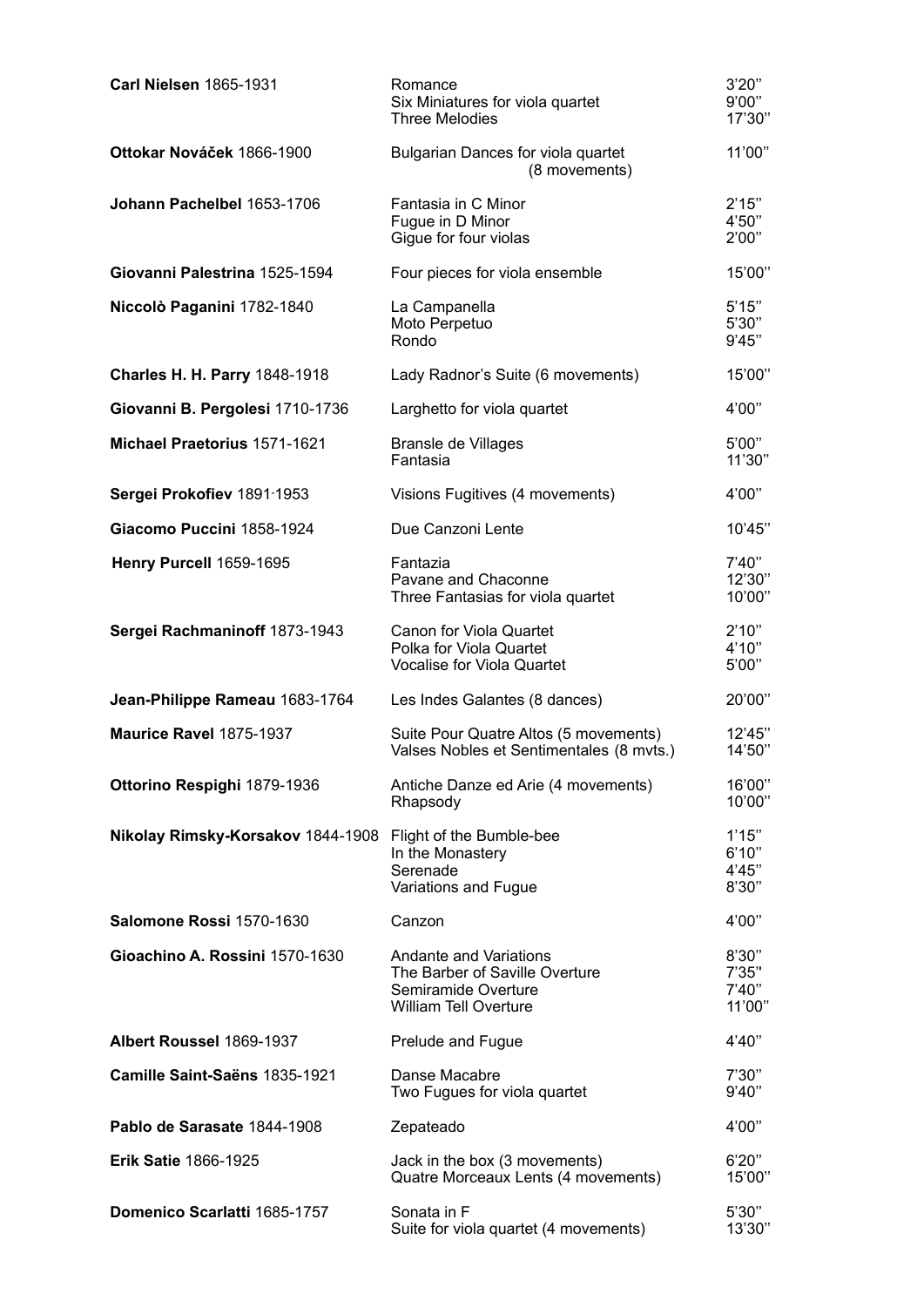| Franz Schubert 1797-1828           | 'Arpeggione' Quartet (3 movements)<br>Moments Musicaux (6 movements)<br>Overture in the Italian Style<br>Symphony No.8 (2 movements)<br>Tarantelle<br>Viola Quartet in A Major (4 movements)                                                                                             | 24'30"<br>26'00"<br>8'30''<br>26'45"<br>8'00"<br>25'00"                                                 |
|------------------------------------|------------------------------------------------------------------------------------------------------------------------------------------------------------------------------------------------------------------------------------------------------------------------------------------|---------------------------------------------------------------------------------------------------------|
| Clara Schumann 1819-1896           | Viola Quartet in three movements                                                                                                                                                                                                                                                         | 11'00"                                                                                                  |
| Robert Schumann 1810-1856          | Märchenbilder for viola quartet (4 movements)<br>Suite (5 movements)<br>Symphony No.3 (5 movements)                                                                                                                                                                                      | 15'15"<br>14'00"<br>30'00"                                                                              |
| Alexander Scriabin 1872-1915       | Two Mazurkas for viola quartet                                                                                                                                                                                                                                                           | 3'15"                                                                                                   |
| Bedřich Smetana 1824-1884          | Dance of the Comedians<br>Five waltzes for viola quartet<br>Fugue for viola quartet                                                                                                                                                                                                      | 6'30''<br>9'00"<br>2'15"                                                                                |
| Alice Mary Smith 1839-1884         | Andante for Viola Quartet                                                                                                                                                                                                                                                                | 7'00"                                                                                                   |
| Ethel Mary Smyth 1858-1944         | Viola Quartet in A Minor                                                                                                                                                                                                                                                                 | 8'00"                                                                                                   |
| John Philip Sousa 1854-1932        | The Liberty Bell March<br>Two melodies                                                                                                                                                                                                                                                   | 5'50''<br>5'45''                                                                                        |
| Johann Strauss I 1804-1849         | Lorelei Rheinklänge<br>Radetzky March                                                                                                                                                                                                                                                    | 9'20"<br>3'00"                                                                                          |
| Johann Strauss II 1825-1899        | The Blue Danube Waltz<br>Die Fledermaus Overture<br>Violetta                                                                                                                                                                                                                             | 10'00"<br>8'50''<br>3'10''                                                                              |
| Richard Strauss 1864-1949          | Bratschenquartett (3 movements)<br>Viola Quartet in F Major (3 movements)                                                                                                                                                                                                                | 16'00"<br>26'00"                                                                                        |
| Franz von Suppé 1819-1895          | Pique Dame                                                                                                                                                                                                                                                                               | 8'40"                                                                                                   |
| Tielman Susato 1510-1570           | Il etait une fillett<br>Six Dances for viola ensemble                                                                                                                                                                                                                                    | 2'00"<br>7'00"                                                                                          |
| Arthur Sullivan 1885-1945          | Overture, H.M.S. Pinafore                                                                                                                                                                                                                                                                | 4'10''                                                                                                  |
| <b>Thomas Tallis 1505-1585</b>     | Album for Viola Quartet                                                                                                                                                                                                                                                                  | 25'00"                                                                                                  |
| Giuseppe Tartini 1692-1770         | Adagio Cantabile<br>Viola Quartet in C minor (3 movements)                                                                                                                                                                                                                               | 4'30"<br>11'40"                                                                                         |
| Pyotr Ilyich Tchaikovsky 1840-1893 | 1812 Overture<br>Andante Semplice<br>Aveu Passionné<br>Canzona from 4th Symphony<br>Czardas from Swan Lake<br>Manfred (1st mvt.)<br>Seranata (from 2nd piano concerto)<br>Suite for viola quartet (4 movements)<br>Valse Sentimentale<br>Waltz from Swan Lake<br><b>Winter Daydreams</b> | 15'00"<br>10'00"<br>4'00"<br>9'10"<br>3'00''<br>16'00"<br>13'15"<br>13'40"<br>6'00'<br>8'10''<br>11'30" |
| Georg Philipp Telemann 1681-1767   | 4 Concerti à 4 Viole<br>Viola quartet in G major<br>Don Quixote Suite (8 movements)                                                                                                                                                                                                      | 33'00"<br>14'40"<br>18'00"                                                                              |
| <b>Various Composers</b>           | Christmas Album for Viola Quartet (20 songs)                                                                                                                                                                                                                                             | 75'00"                                                                                                  |
| Guiseppe Verdi 1813-1901           | Ave Maria                                                                                                                                                                                                                                                                                | 3'45"                                                                                                   |